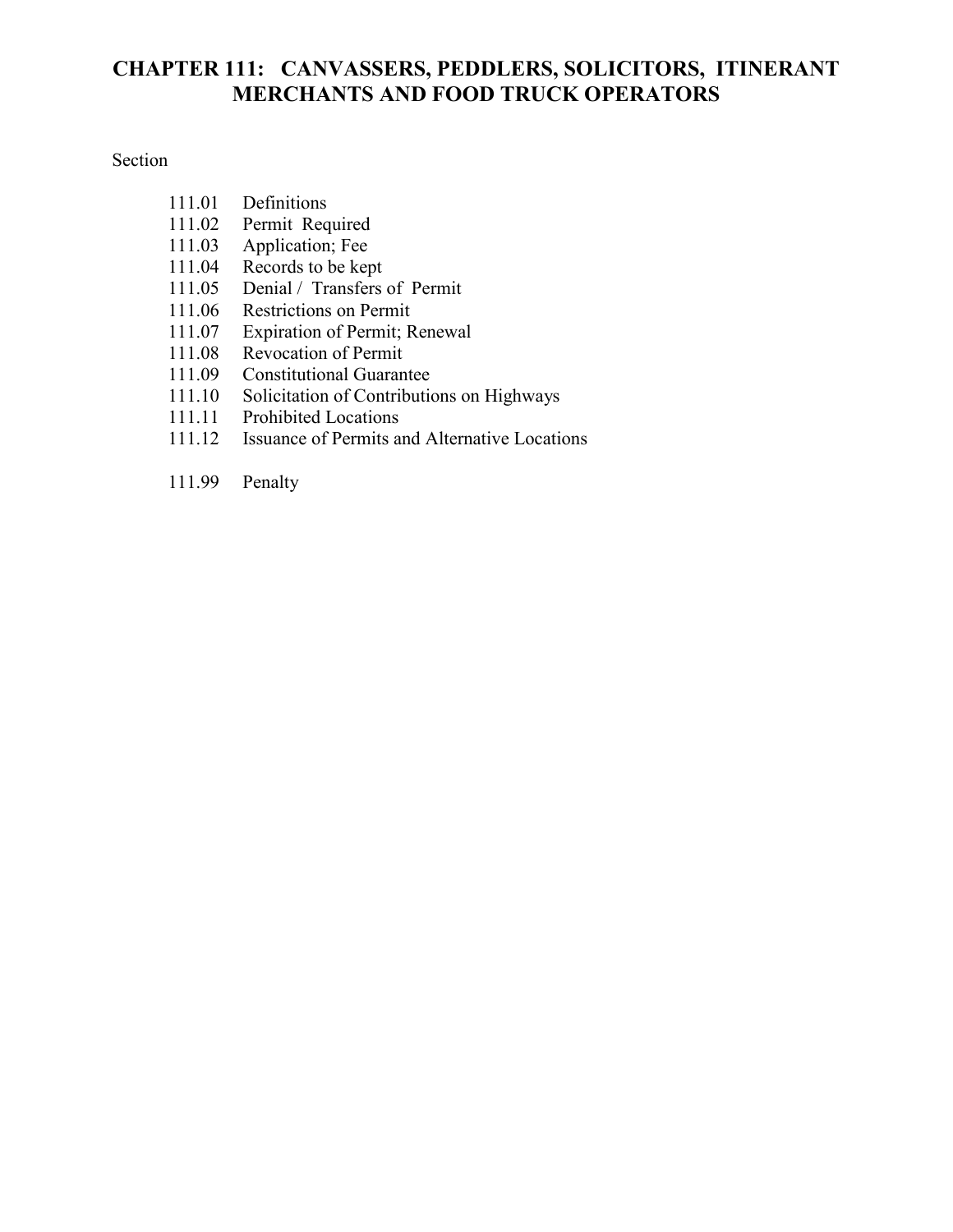### **§ 111.01 DEFINITIONS**

For the purpose of this chapter, the following definitions shall apply unless the context clearly indicates or requires a different meaning.

**CANVASSER:** A person engaged in obtaining information on the background, occupation, economic status, social status, religious status, political status, attitude, viewpoints, occupants of a residence, telephone number, address, furnishings, or the like of another person for the purpose of compiling such information as raw data or refined data into a document, record book, or directory to be sold or to be used wholly or in part for a commercial purpose.

**FOOD TRUCK:** A motorized vehicle that is equipped with facilities for cooking and/or preparing food and for selling such food at retail. The term "food truck" does not include an ice cream truck.

**FOOD TRUCK OPERATOR**: A person or entity engaged in the business of operating a food truck from place to place within the Village.

**ITINERANT MERCHANT:** A person engaged in business who conducts a temporary or transient business in the Village of selling commodities, articles or services with the intention of continuing such business in the Village for not more than one hundred twenty (120) days and who, in such business, uses, leases or occupies any part of the Village for the display of such commodities or articles or in connection with the offering of such services.

**PEDDLER**: A person engaged in business who sells or offers for sale any commodity or article on any street, sidewalk, park or public place, or who travels from place to place in the Village, or who sells or offers for sale and delivery from any vehicle or pushcart going from place to place in the Village any commodity or article, and who carries such commodity or article with him/her for delivery at the time of sale. The term "peddler" does not include a food truck operator as defined herein.

**SOLICITOR**: A person engaged in business, going from place to place in the Village seeking orders or subscriptions for services or for commodities not carried with him at the time he is seeking orders or at the time of sale.

**PLACE TO PLACE**: Shall include residential, industrial and business establishments, but shall not apply to the wholesale selling of commodities or articles for the further resale or use in industrial and business establishments.

### **§ 111.02 PERMIT REQUIRED**

(A) It shall be unlawful for any canvasser, peddler, food truck operator, solicitor or itinerant merchant to engage in such activity without first securing a permit issued by the Chief of Police or designee. Each applicant receiving said permit shall, upon demand, present the permit for inspection when requested by any Village employee or any resident. Additionally, the holder of a food truck operator permit shall be required to register with the Chief of Police or designee in accordance with §111.06(E) of this Chapter at least five days prior to operating a food truck at any location within the Village.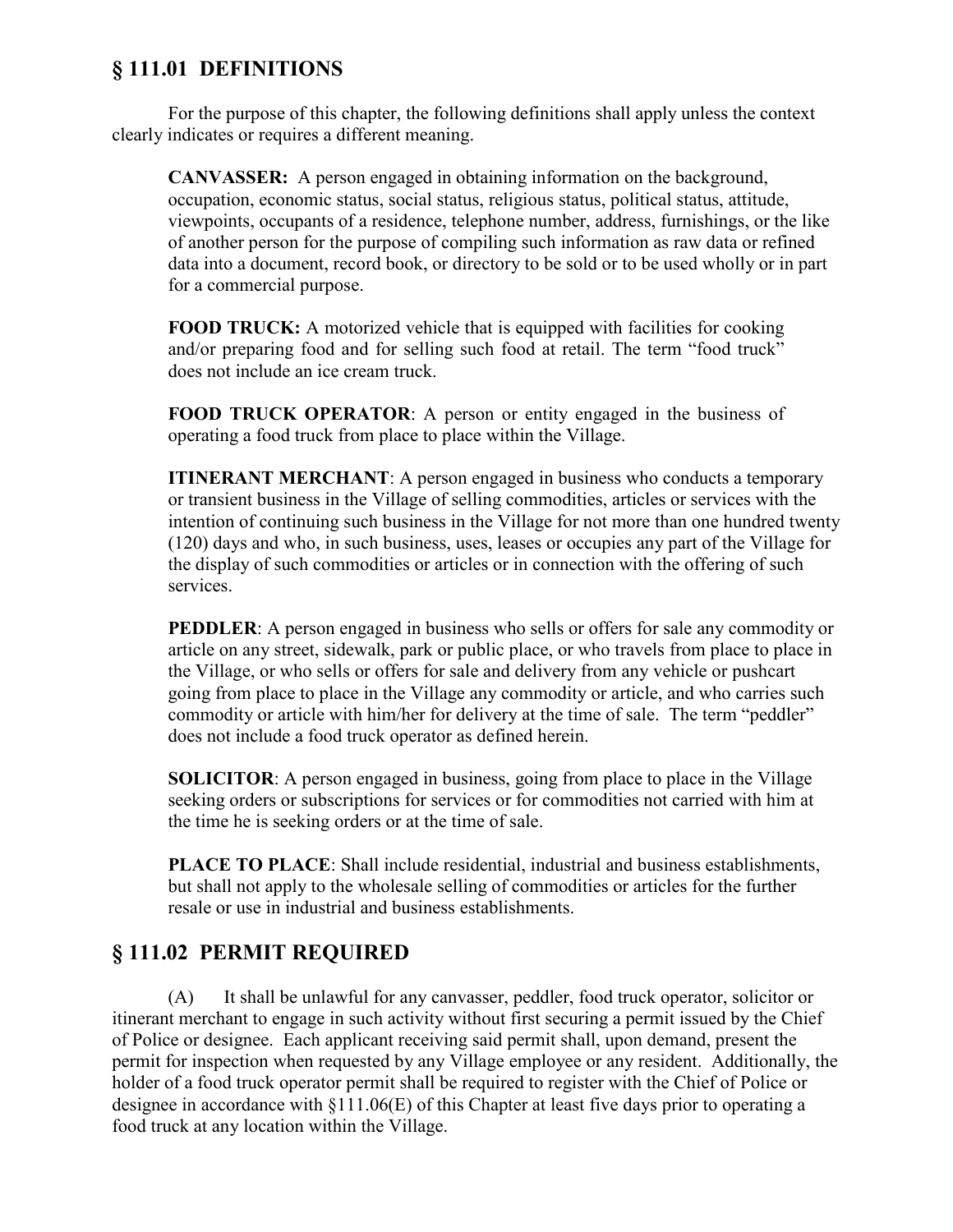(B) No permit shall be required for public entities, religious organizations or nonprofit organizations; provided, however, that any such organization shall require a permit to operate a food truck within the Village.

### **§ 111.03 APPLICATION; FEE**

(A) The applicant shall truthfully state in full the information requested on the application, as follows:

> (1) Name and address of present place of residence and length of residence at such address, business address if other than present residence address, and drivers license number or other comparable identification information;

> (2) Address of place of residence during the past three years if other than present address;

(3) Physical description of the applicant, including age;

(4) Name and address of the person, firm, corporation, association, or organization whom the applicant is employed by or represents, and the length of time of such employment or representation;

(5) Description sufficient for identification of the subject matter of the soliciting, peddling or conducting a temporary or transient business, in which the applicant will engage in;

(6) Period of time for which the permit is applied, which shall not exceed ten applicable days except in the case of a food truck operator permit;

(7) The approximate date of the latest previous application for a permit under this chapter, if any;

(8) A statement that the applicant will comply with all applicable statutes of the state and ordinances of the Village relating to public health, morals, safety, and fire protection;

(9) Whether a permit issued to the applicant under this section has ever been revoked;

(10) Whether the applicant has ever been convicted of a violation of any of the provisions of this chapter, or of any ordinance or any of the provisions of this chapter, or of any ordinance of any other municipality regulating soliciting, peddling or conducting a temporary or transient business;

(11) Whether the applicant has ever been convicted of the commission of a felony under the laws of the state, or any other state or federal law;

(12) If the applicant is employed by or represents a charitable organization, the applicant shall furnish, in addition to the aforementioned information: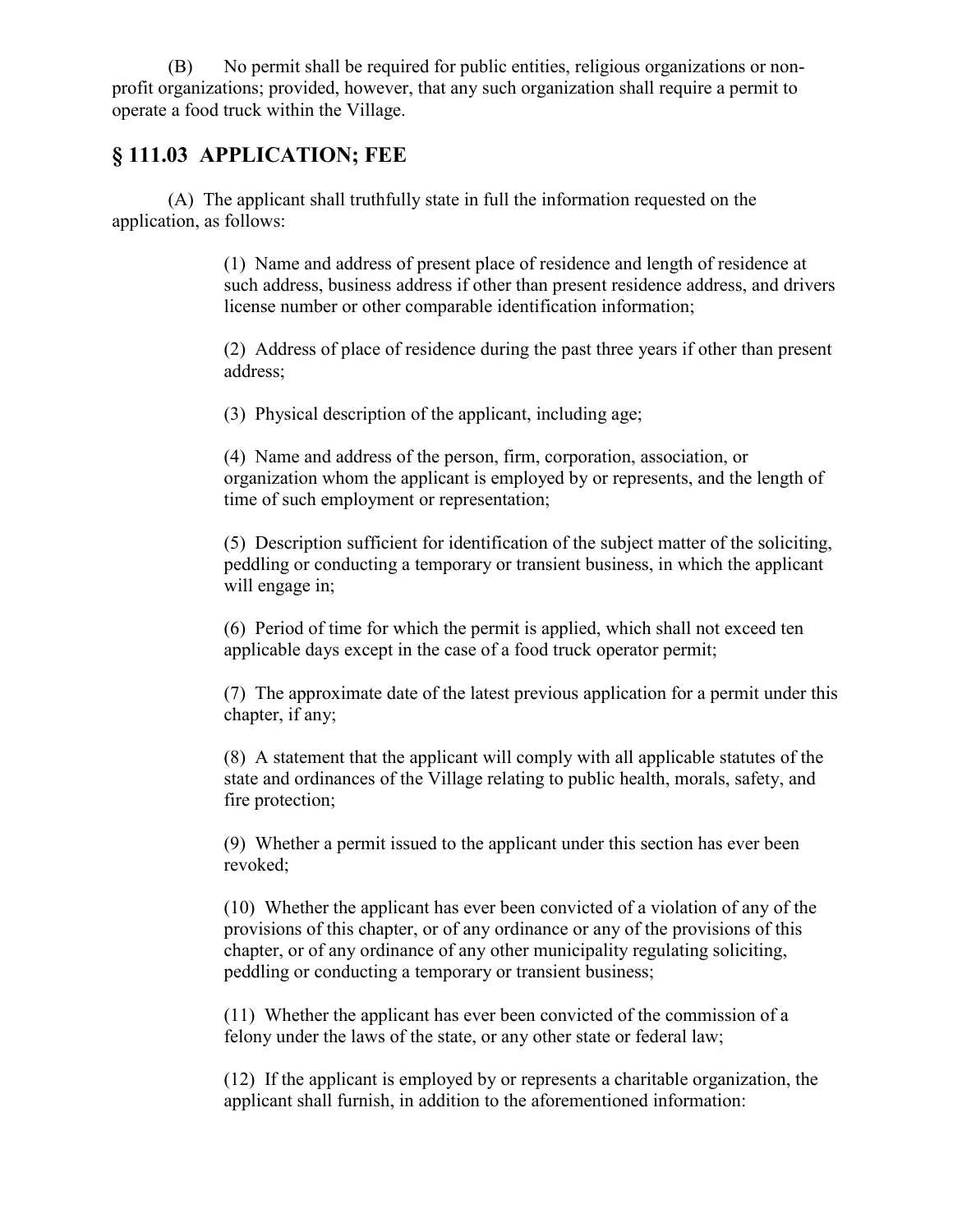(a) Proof that the organization has complied with the provisions of "An Act to Regulate Solicitation and Collection of Funds for Charitable Purposes" 225 ILCS 460/1, as amended.

(b) Proof that the organization is a tax-exempt organization under Section 501(c)(3) of the Internal Revenue Code of the United States, as amended.

(13) An applicant for a food truck operator's permit shall provide the food truck operator's Illinois Business Tax (IBT) number, and the point of sale shall be listed as Village of Huntley for sales tax purposes;

(14) An applicant for a food truck operator's permit shall provide proof of motor vehicle and commercial general liability insurance in amounts reasonably acceptable to the Village.

- (B) Fee: Any application for a canvasser, peddler, solicitor, or itinerant merchant permit (but not a food truck operator permit) shall be subject to the fees set forth in this paragraph (B). At the same time of filing the application, a fee equal to the cost of the investigation or the current fee charged by the investigation service provider shall be delivered to the Huntley Police Department payable to the Village at the time the permit application is submitted to cover the cost of investigation. Further, at the same time of filing the application a twenty-five dollar (\$25) application fee shall be paid to the Village by the applicant.
- (C) Food Truck Operator Permit Fee: At the time of filing an application for a food truck operator permit, a one-hundred dollar (\$100) annual application fee shall be paid to the Village by the applicant.

### **§ 111.04 RECORDS TO BE KEPT**

The Chief of Police or designee shall cause an accurate record to be kept of every application received and acted upon, together with all other information and data pertaining thereto and all permits issued under the provisions of this section, and of the denial of applications. Applications for permits shall be numbered in consecutive order as filed, and every permit issued and any renewal thereof shall be identified with the duplicate number of the application upon which it was issued.

# **§ 111.05 DENIAL / TRANSFER OF PERMIT**

- (A) No such permit shall be issued to:
	- (1) Any person who has been convicted of the commission of a felony under the laws of the state or any other state or federal law, within five years of the date of application.
	- (2) Any person who has been convicted of a violation of any provision of this chapter, or of an ordinance of any other municipality regulating soliciting, peddling or conducting a temporary or transient business.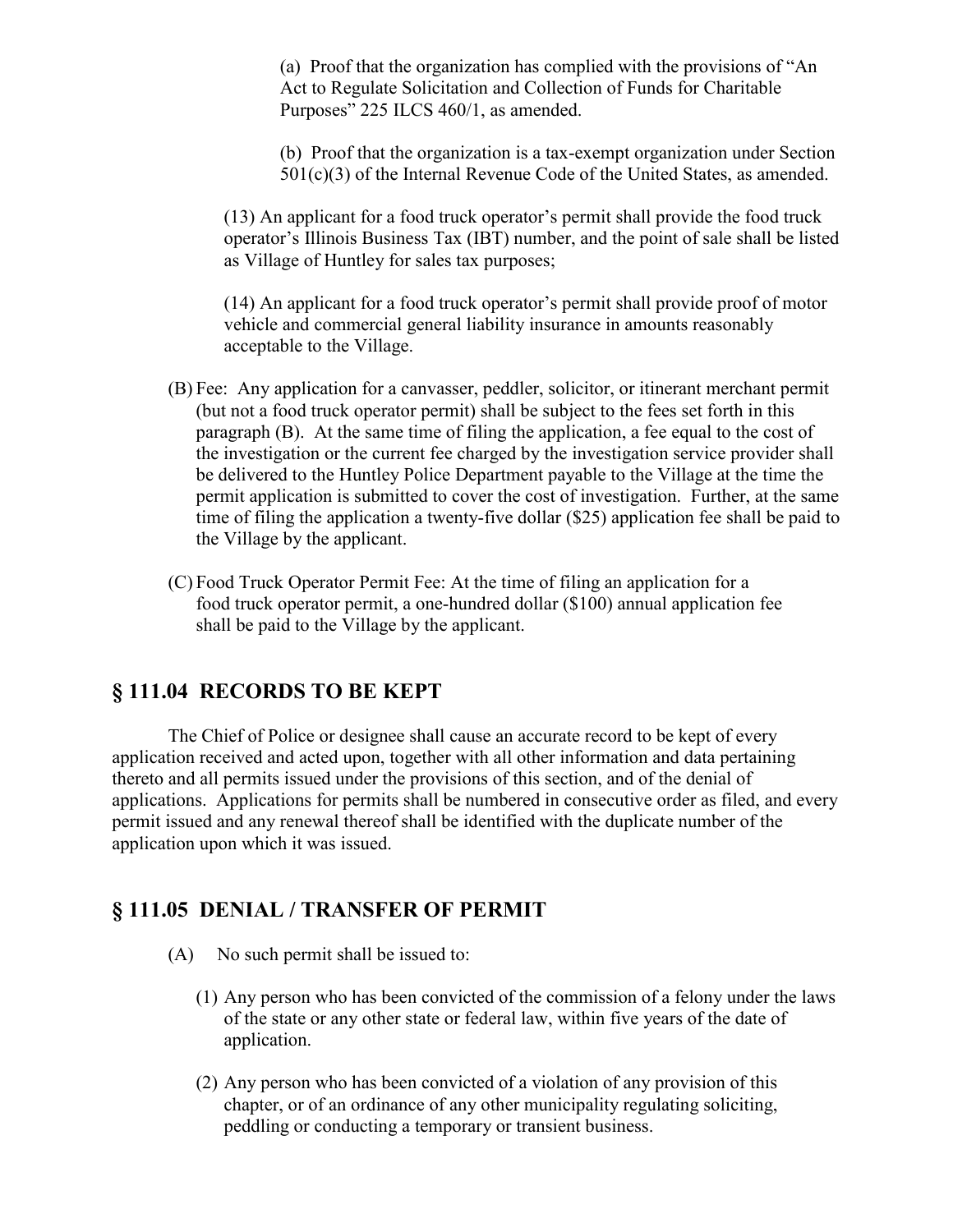- (3) Any person whose permit issued hereunder has previously been revoked as herein provided.
- (4) Any applicant employed by or representing a charitable organization which failed to furnish the proof required under  $\S 111.03(A)(12)(a)$ .
- (5) Any person employed by or representing a religious organization which is not a part of a valid or recognized religion.
- (6) Any person who, at the time of application for renewal of any permit issued hereunder would not be eligible for such permit upon original application.
- (7) Any person employed by or representing a firm, corporation, or other organization, if any partner, officer, or managing agent of such firm, corporation, or organization would not be eligible for a permit hereunder upon an individual application.
- (B) Contents of Permit; Transferability:
	- (1) The permit herein required shall express the time it is to operate and continue, the name of the person and the article, thing or merchandise permitted, identification of a vehicle, if any, and whether said permittee will pass from place to place or remain at a fixed point or place in the Village.
	- (2) Permits shall not be assignable or transferable and shall be identified as a "solicitor's permit" with identifying number and date of purchase.
	- (3) Each registrant shall affix his signature to the "solicitor's permit" required by this section.

### **§ 111.06 RESTRICTIONS ON PERMIT**

(A) Trespassing: No canvasser, peddler, itinerant merchant or solicitor shall engage in any permitted activity upon any private residence in the Village without having been requested or invited to do so by the owner or occupant of said residence for the purpose of pursuing his business of peddling or soliciting if there is posted at a place that can be readily seen by one approaching said residence a sign bearing the legend "No Peddlers", "No Solicitors" or words of similar import. No food truck operator shall engage in any permitted activity upon any private property in the Village without having been requested or invited to do so by the owner or occupant of said property and in compliance with the registration requirements of this Chapter.

(B) Hours: No canvasser, peddler, solicitor or itinerant merchant shall go upon any private residence in the Village for the purpose of pursuing his business of peddling or soliciting, without having been requested or invited to do so by the owner or occupant of said private residence, before the time of nine o'clock (9:00) a.m. or after 9:00 p.m. or any day Monday through Saturday, with no such activity allowed on Sundays. No canvasser, peddler, solicitor or itinerant merchant shall conduct any such business on a National Holiday regardless of the day of the week on which said holiday falls.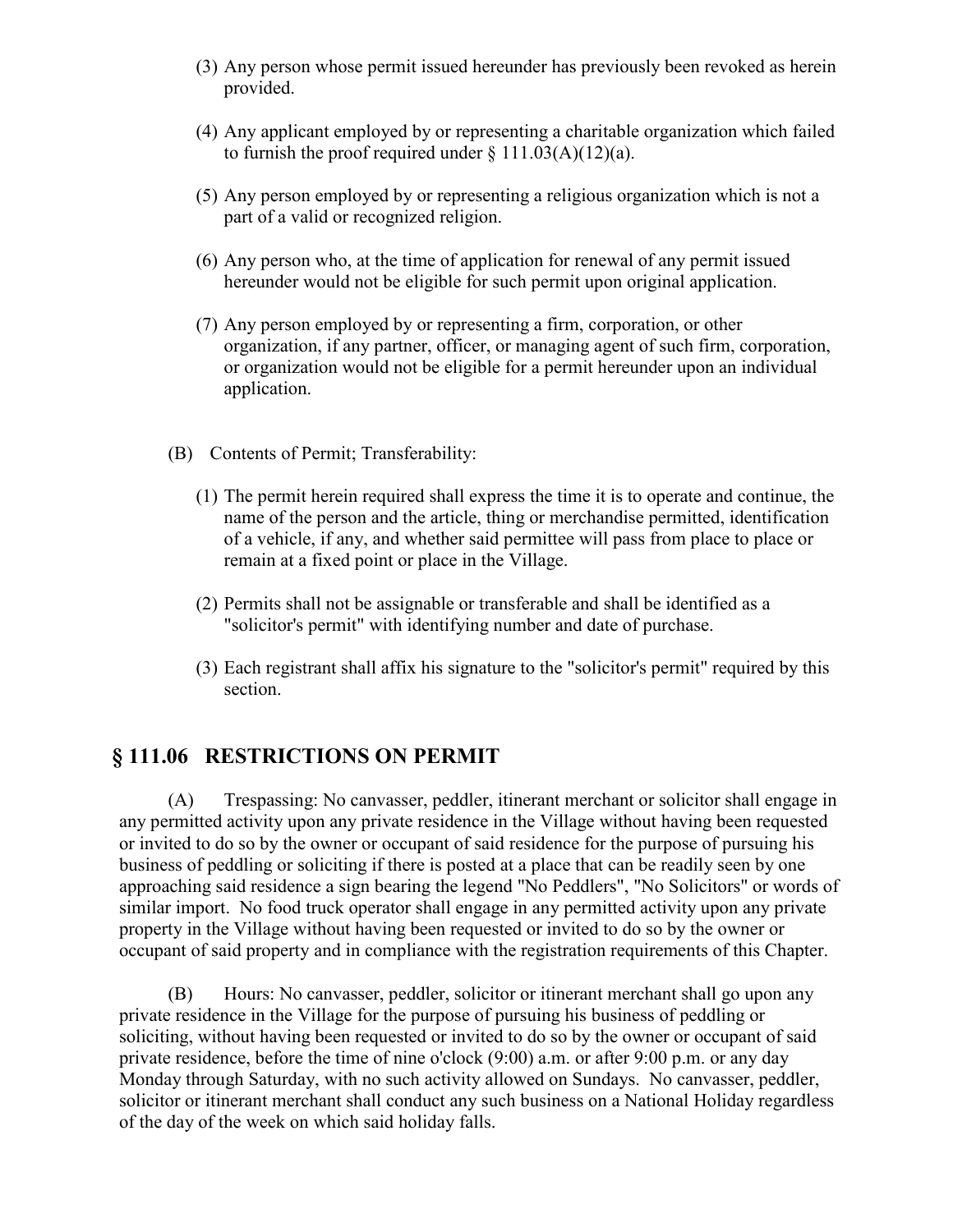(C) Advertisement By Loud Noises: No peddler, solicitor, food truck operator, or itinerant merchant shall carry on his trade by means of loud outcries or other noises that unreasonably alarm residents of the Village.

(D) Ice Cream Trucks and Portable Food Vending: No peddler engaged in the operation of an ice cream truck or other portable food vending that does not involve a food truck shall operate within the Village before 10:00 a.m. or after dusk. Street side vending by an ice cream truck or portable food vendor is prohibited on all streets.

(E) Food Truck Operators: A food truck operator shall at all times comply with the following additional regulations:

(1) Food trucks shall be operated only by the holder of a valid Village of Huntley food truck operator's permit.

(2) Subject to the registration requirements and other terms of this Chapter, food trucks may be operated on private property in any zoning district. All such operations shall require written permission and sponsorship by the property owner.

(3) Food truck operations on Village property, public streets, or other public ways shall be permitted only in connection with Village-approved block parties and Village-sponsored and/or Village-approved community events as provided herein.

(4) Unless approved in connection with a Village-sponsored and/or Village-approved community event, food trucks may not operate on two or more consecutive days on the same property, except for property occupied by a Class J Village liquor license holder. Food trucks may not operate upon such property four or more consecutive days.

(5) Except for property occupied by a Class J Village liquor license holder or controlled by a homeowner's association, a property may not host more than one food truck on the same day.

(6) Except for property occupied by a Class J Village liquor license holder or controlled by a homeowner's association, a private property may not host food truck operations on more than five (5) days per calendar year.

(7) No more than two (2) food trucks may operate within the Village on the same day. Food trucks operating at property occupied by a Class J Village liquor license holder or controlled by a homeowner's association, or as part of a Village-sponsored and/or Village-approved community event shall not be included in this number.

(8) A food truck shall be operated only pursuant to Village-approved daily registrations. Except in connection with Village-sponsored and/or Villageapproved community events, the food truck operator must submit a registration request to the Chief of Police or designee on a form prescribed by the Village at least five (5) days in advance of the proposed operation. The registration request shall contain sufficient information to demonstrate compliance with all applicable requirements of this Chapter. In addition, no registration request shall be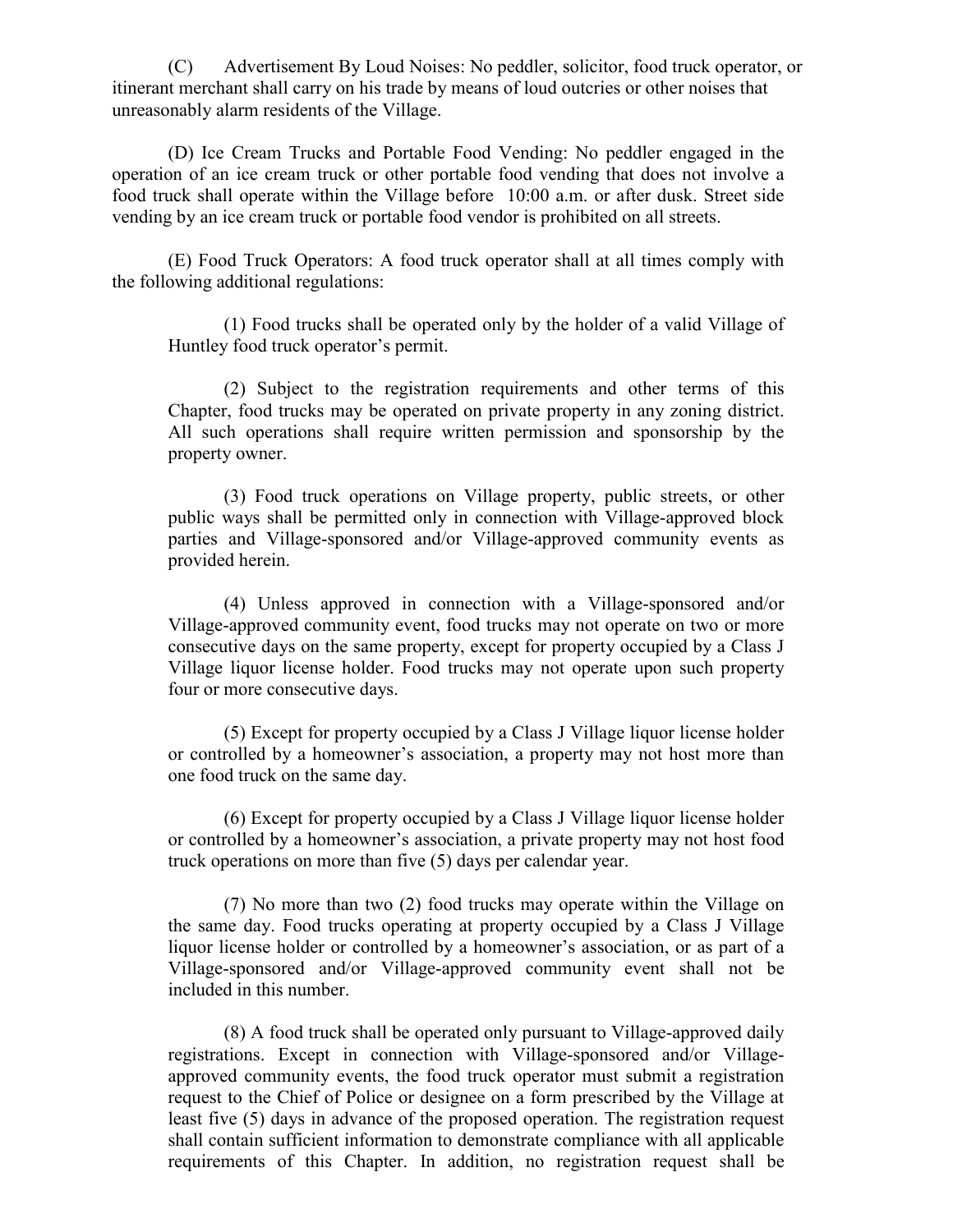approved by the Chief of Police or designee unless the following conditions are satisfied, to the extent applicable:

- (i) The registration request identifies the date, hours, and specific location of the proposed food truck operation. Registrations shall be approved only for single-day, single-location operation at a qualifying property/location.
- (ii) The owner of the host property must co-sign the registration request as sponsor of the proposed food truck operation.
- (iii) The food truck must be parked on a suitable surface and not impede or obstruct fire lanes, handicap parking spaces, or traffic flow or otherwise create unsafe conditions.
- (iv) The food truck will not be operated within five hundred feet (500') of the main entrance to any existing restaurant.
- (v) For food truck operations on non-residential properties, the food truck will be located near a reasonable, approved means of ingress and egress to a public street, and adequate paved vehicle parking shall be available on the sponsor property. The food truck shall be located so as not to limit any driver's visibility at driveways, intersections, or pedestrian crossings.
- (vi) Food truck operations on residential properties shall be limited to providing food service at events attended by the sponsor resident and their invited guests. The food truck will be located on the sponsor's private property in an area that does not unduly interfere with access to or use and enjoyment of neighboring properties. Adequate paved vehicle parking shall be available. The food truck shall be located so as not to limit any driver's visibility at driveways, intersections, or pedestrian crossings.
- (vii) Food truck registration requests may be submitted in connection with a Village-permitted block party event in a residential area. In such circumstances, the registration may authorize the food truck to be located on the public street during the block party, and the sponsor for the block party must co-sign the registration request as sponsor of the proposed food truck operation.

(9) Food trucks and food truck operators shall comply with all applicable Village of Huntley noise ordinances and regulations and shall not create a public nuisance.

(10) Food trucks shall not sell or serve alcoholic beverages.

(11) During operations at any location in the Village, the food truck operator and/or sponsor shall provide at least one toilet with hand washing/sanitizing facilities within three hundred feet (300') of the food truck that is available to the food truck's customers.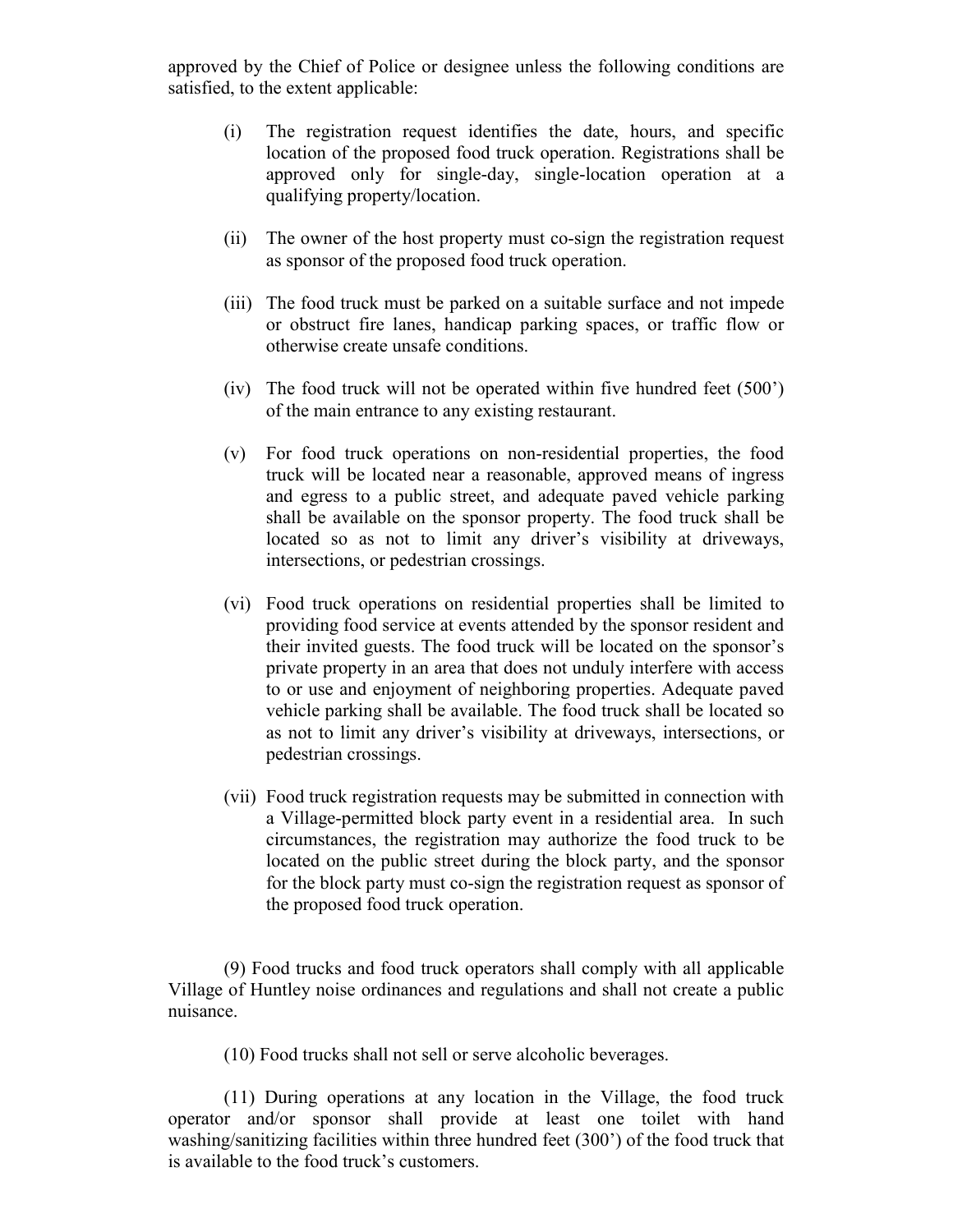(12) During operations at any location in the Village, the food truck operator and/or sponsor shall provide at least one stable waste receptable near the food truck that is emptied and maintained on a regular basis.

(13) Food trucks shall be operated and maintained in a safe and sanitary manner and in strict compliance with all applicable laws, including all applicable State, county, and local public health and food service licensing requirements and regulations.

(14) If any electrical power is required in operating a food truck, it shall be protected with ground fault circuit interrupters and be provided through a properly sized, UL approved card that is safely installed.

(15) Notwithstanding the foregoing requirements, the Village Board may approve the operation of one or more food trucks on public streets or Village property in connection with Village-sponsored community events upon such terms and conditions as the Village Board may deem appropriate under the circumstances.

### **§ 111.07 EXPIRATION OF PERMIT; RENEWAL**

(A) Term; Expiration: Canvasser, peddler, solicitor, and itinerant merchant permits (but not food truck operator permits) shall be granted for the period requested; provided, no permit shall be granted for a period in excess of ten (10) applicable days from the date of issuance.

(B) Food Truck Operator Permits Term: Expiration: Food truck operator permits shall be valid for the calendar year in which they are issued, with an effective date not earlier than January 1, and an expiration date of December 31 of the same year.

#### **§ 111.08 REVOCATION OF PERMIT**

(A) Cause For Revocation: The permits issued pursuant to this chapter may be revoked by the Village President, after notice, for any of the following causes:

- (1) Any fraud, misrepresentation or false statement contained in the application for permit.
- (2) Conviction of any fraud, misrepresentation or false statement made in connection with the selling of goods, wares, services or merchandise.
- (3) Any violation of this chapter.
- (4) Conviction of the permittee of any felony or of a misdemeanor involving moral turpitude.

(B) Notice of Revocation: Notice of revocation of a permit shall be given, in writing, setting forth specifically the grounds of the complaint.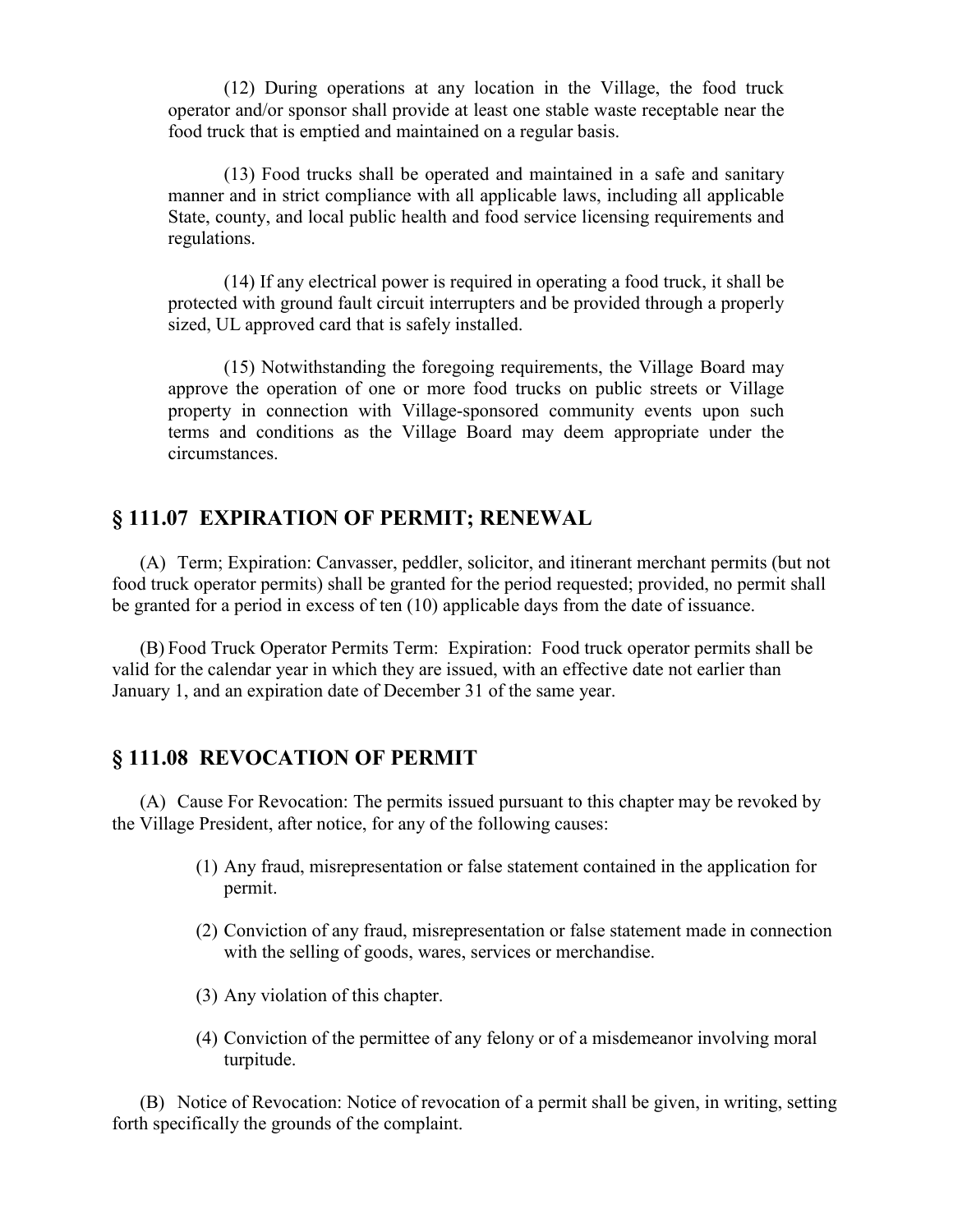# **§ 111.09 CONSTITUTIONAL GUARANTEE**

No provision of this chapter shall be construed so as to deprive any person of his right of freedom of religion or freedom of speech as guaranteed by the constitution of the state or the constitution of the United States or as any infringement upon businesses engaged in interstate commerce.

## **§ 111.10 SOLICITATION OF CONTRIBUTIONS ON HIGHWAYS**

(A) No person shall stand on a highway for the purpose of soliciting contributions from the occupant of any vehicle in violation of 625 Illinois Compiled Statutes 5/11-1006, unless issued a Village permit. The soliciting organization shall:

- (1) Be registered with the Attorney General as a charitable organization as provided by "an act to regulate solicitation and collection of funds for charitable purposes, providing for violations thereof, and making an appropriation therefor", approved July 26, 1963, as amended.
- (2) Be engaged in a Statewide fund raising activity.
- (3) Be liable for any injuries to any person or property during the solicitation which is casually related to an act of ordinary negligence of the soliciting agent.
- (4) Execute a hold harmless agreement in favor of the Village of Huntley and its employees or agents.
- (5) Any person engaged in the act of solicitation shall be eighteen (18) years of age or more and shall be wearing a high visibility vest. Solicitors shall stand on or near to the curbside of the street as to avoid creating a traffic hazard. In no event shall solicitors stand at or near the center of any street.
- (6) Said solicitation shall only be undertaken by chapters, clubs, charities, or societies that have a Huntley mailing address. Exception: When a chapter, club, charity or society may directly serve Huntley citizens but does not have a Huntley mailing address, a solicitation permit may be issued at the discretion of the Chief of Police or designee.

(B) This section is intended to grant permission for such solicitation as required by 625 Illinois Compiled Statutes 5/11-1006, and pursuant to a permit application of the village in section 111.02 of this chapter.

(C) Solicitation of contributions on highways by any one charitable organization shall be limited to no more than four (4) days of solicitations per calendar year. Applications for solicitation dates will not be accepted if the date requested is more than one (1) year in advance.

(D) Only one (1) charitable organization shall be allowed to solicit contributions on designated highway intersections or locations. The village shall authorize on a first come, first served basis the days and location for solicitation on highways.